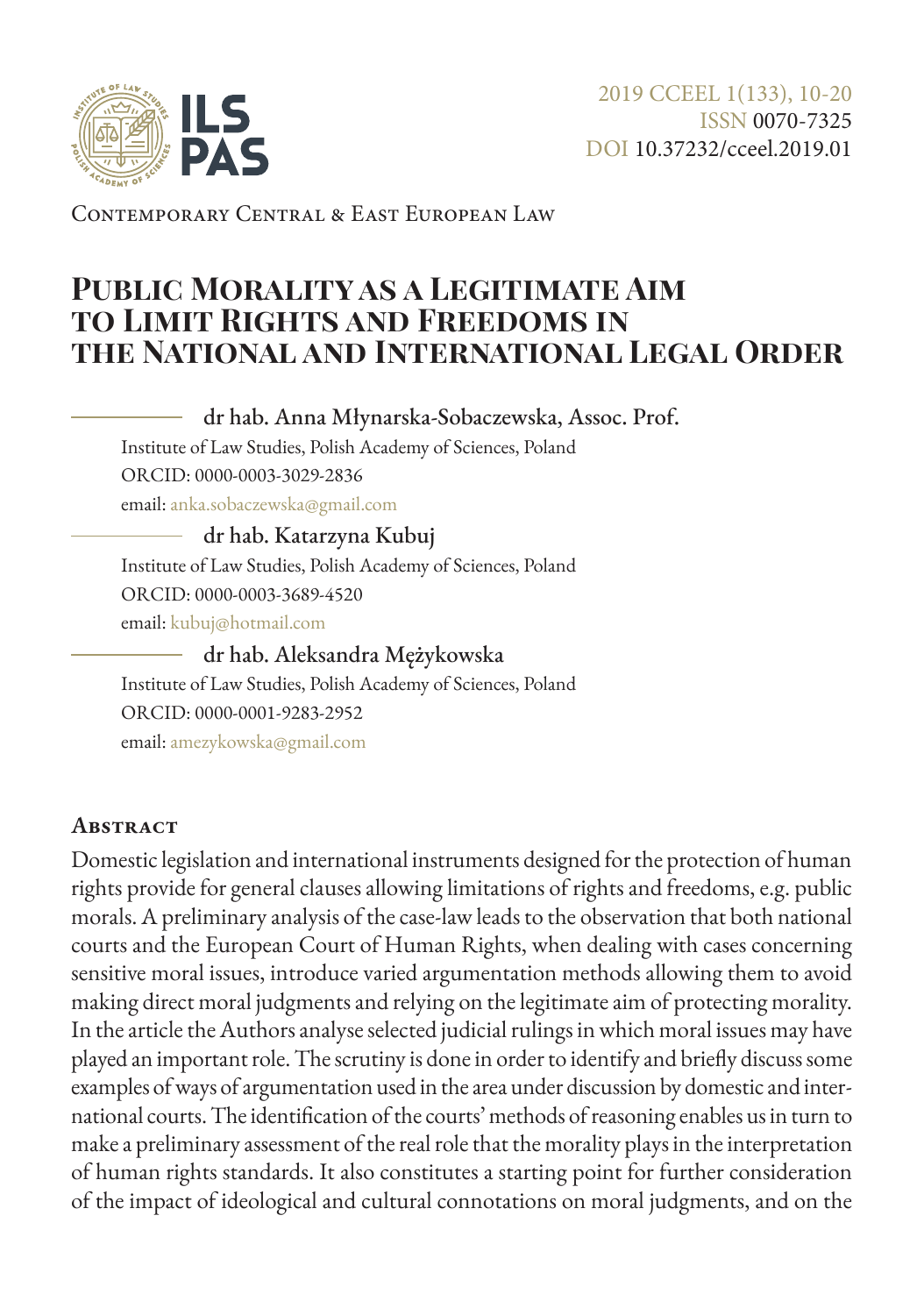establishment of a common moral standard to be applied in cases in which restriction on human rights and freedoms are considered.

### **Keywords**

public morality, morals, legitimate aim, constitutional courts, European Court of Human Rights, methods of argumentation

## **Introduction**

The possibilities of limiting the rights and freedoms of individuals have become the main matter of public law<sup>1</sup> and are the most actively developing field within statutory and case law. The admissibility of restrictions on the exercise of guaranteed rights and freedoms, restrictions which affect their actual scope and content, is shaped in the paradigm of the principle of proportionality. According to this principle, restrictions can only occur to that extent in which they are necessary in a democratic community for the protection of clearly indicated values, established as legitimate aims.<sup>2</sup>

The principle of proportionality, consistently developed in the jurisprudence of constitutional courts and the European Court of Human Rights, has been proclaimed the 'new method of constitutional law'3 and certainly deserves the title of one of the most successful legal transplants that have ever been made.<sup>4</sup> It has become the foundation for the protection of human rights in the legal order of European countries. The current and most interesting issue is whether the legitimate aims, i.e. the values indicated as the basis for the possibility of limiting human rights, may also gain a universal dimension. It is also worth seeking an answer to the question of whether the protection guaranteed at an European level lead to establishment of a common standard of content and scope of those values restricting rights and freedoms.5 Among the values indicated in the European Convention on Human Rights<sup>6</sup> as legitimate aims, the public morals deserve special attention.

The relationship between law and morals – the question of whether law can formulate moral standards, and to what extent moral and legal order is related – is one of the oldest and most fascinating problems in public philosophy and jurisprudence.7 Although it is

- 2 VC Jackson, M Tushnet (eds), *Paradigms of Proportionality* (CUP 2017) 1–10.
- 3 V Perju, 'Proportionality and Freedom: An Essay on Method in Constitutional Law' (2012) GlobCon 1–2, 334–367, <<http://www.doi.org/10.1017/S2045381712000044>>.
- 4 Ibid.
- 5 Ch Nowlin, 'The Protection of Morals under the European Convention for the Protection of Human Rights and Fundamental Freedoms' (2002) HRQ 24, 278 et subseq.; R Perrone, 'Public Morals and the European Convention on Human Rights' (2014) Israel L Rev 47(3), 362 et subseq.; K Plouffe-Malette, *Moralité publique des droits de la personne au droit de l'OMC* (Bruylant Larcier 2019).
- 6 Convention for the Protection of Human Rights and Fundamental Freedoms as Amended by Protocols No.11 and No.14 (opened for signature 4 Nov 1950, entered into force 3 Sep 1953) CETS No. 005.
- 7 D Lyons, *Etyka i rządy prawa* [Ethics and the Rule of Law] (Dom Wydawniczy ABC 2000).

<sup>1</sup> M Loughlin, *The Idea of Public Law* (OUP 2003) 114–115, 128–130; R Bellamy, 'Public Law as Democracy' in C Mac Armlaigh, C Michelon, N Walker (eds), *After Public Law* (OUP 2013) 132 .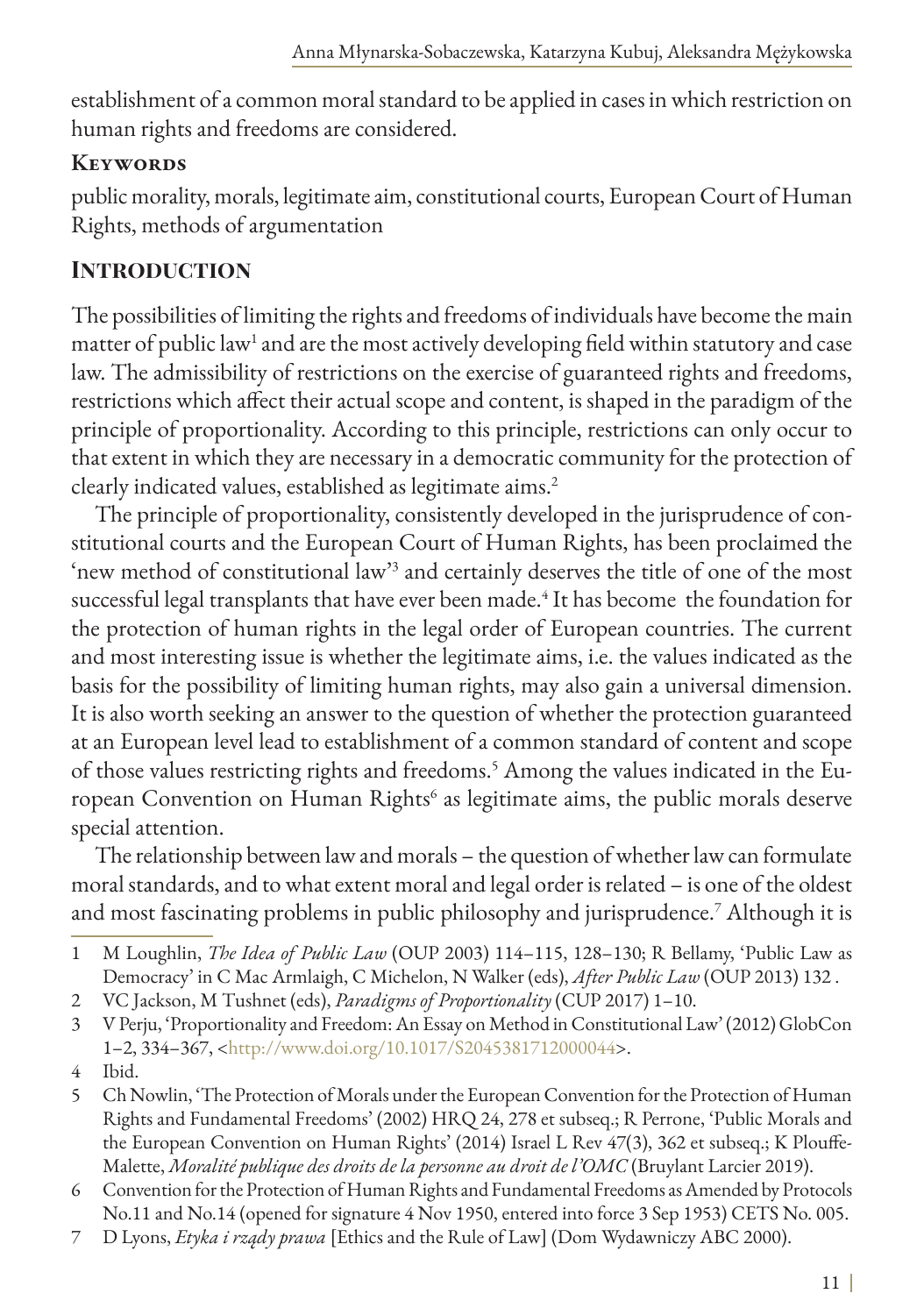impossible to ignore that introducing morals (public morals) as a legitimate aim which restricts the guaranteed human rights constitutes an openness to the ethical order and goes beyond legal criteria.

The subject of this article is the scrutiny of national and international courts decisions, in which moral issues may play an important role. A preliminary analysis of case-law leads to the observation that both the ECtHR and national courts extremely rarely use public morals as a legitimate aim to limit the scope of human rights.

The authors, noticing its very restrained use, make the assumption that courts and tribunals rarely invoke public morality to assess the legitimacy of public authorities applying restrictions, due to the fear of alleged arbitrariness of assessment.<sup>8</sup> However morals (public morals) as referred to in the ECHR and internal law are nonetheless an important, though not always explicitly indicated reason for the restriction of rights and freedoms. Therefore, this article attempts to indicate, on the basis of selected examples, some methods and types of arguments that are used by the courts instead of referring to the premise of public morals in the process of application of law. The identification of the courts' methods of reasoning allows for making a preliminary assessment of the real role that the premise of morality plays in the interpretation of human rights standards.

### **1. Legal basis for restrictions of rights and freedoms**

Relatively often, acts of national law and international law regarding the protection of human rights provide for the possibility of limiting their implementation on the basis of a condition relating to ethical criteria, called 'morality' or 'public morality'.

The International Covenant on Civil and Political Rights allows for the limitation of many freedoms and rights due to public morality, including the freedom to manifest one's religion or beliefs [Art. 18(3)], freedom of expression [Art. 19(3b)] or the right to peaceful assemblies (Art. 21). The principle of morality as the reason for limitations is indicated by the Covenant with regard to the restriction of the public hearing, which is part of the right to a court  $[Art. 14(1)].$ 

The European Convention on Human Rights provides that *the public may be excluded from all or part of the trial in the interest of morals* [Art. 6(1)]. The Convention also uses the concept of morality to limit the right to privacy [Art.8(2)]], freedom of thought, conscience and religion [Art. 9(2)], freedom of expression [Art. 10(2)], freedom of assembly and association [Art. 11(2)] and the freedom of movement [art. 2(3) of the Protocol No 4].

The legitimate aim allowing for morality-based limitations of rights and freedom is also formulated in many European constitutional acts. It is enumerated among general limitation clauses of the exercise of rights and freedoms, or in regard to each particular provision. The first of these solutions was adopted by the Polish Constitution of 1997.

<sup>8</sup> More about the role of national judges in the development of the rights and freedoms and limits of their judicial activism see S Dijkstra, 'The Freedom of the Judges to Express His Personal Opinions and Convictions under the ECHR' (2017) Utrecht Law Review 13 (1), 14; E Bjorge, 'National Supreme Courts and the Development of the ECHR Rights' (2011) ICON 1, 29–31.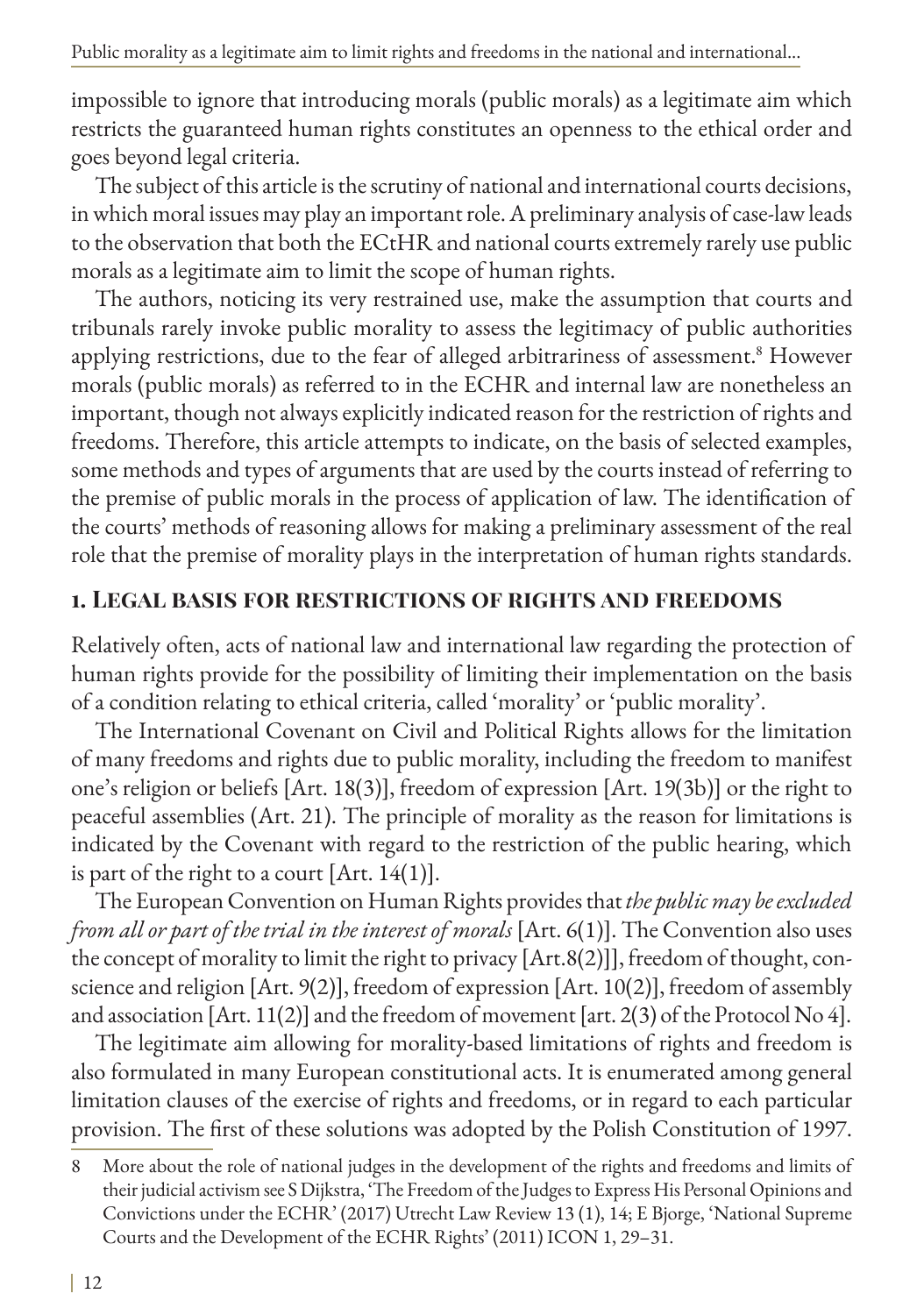Article 31(3) allows the limitation of the exercise of constitutional freedoms and rights only by statute, and only when necessary in a democratic state for the protection of its security or public order, or to protect the natural environment, health or public morals.

Many European constitutions recognize morality as a condition for the restriction of individual freedoms, in particular freedom of religion; e.g. the Constitution of Denmark of 1953 (Art. 18), the Constitution of Lithuania of 1992 (Art. 26), and the Constitution of Ireland of 1937 (Art. 44). The Czech Charter of Fundamental Rights and Freedoms of 1992 points to the possibility of its limitation on the grounds of 'morality' (Art. 16) and the Spanish Constitution of 1978 'if necessary to maintain public order' (Art. 16).

In several countries, the protection of morality is a condition for restricting freedom of expression [e.g. Constitution of Ireland – Art. 40(6); Constitution of Lithuania – Art. 25]. The Constitution of the Netherlands indicates 'good morals' with regard to freedom of the media [Art. 7(3)]. The Constitution of Estonia provides for the possibility of interfering with the inviolability of private and family life for the protection of morality (§ 26).

Many constitutional regulations avoid wording directly related to the ethical system of value of behaviour, citing neutral considerations. And so, for example, the Basic Law for the Federal Republic of Germany, with regard to the freedom of associations and unions, indicates a 'constitutional order' (Art. 9), or, elsewhere, the protection of young people. The French Declaration of Human and Civic Rights of 1789 states that *the Law has the right to forbid only those actions that are injurious to society* (Art. V).

These examples are not exhaustive. A morality clause appears quite often and in similar normative contexts, but is not always the same. For the purposes of this study, it will be referred to as public morality. This concept is used directly in a few acts (as in the ICCPR), but more often appears in jurisprudence and courts case-law. The morality clause referred to in the legislation and in the judgments is intended to draw attention to its specific dimension, namely the impact of ethical standards on the life of the social and political community.

#### **2. Jurisprudence of constitutional tribunals and European Court of Human Rights**

Assessments of moral issues by national judicial bodies and the ECtHR are present in case-law more often than is *explicitly* apparent from the justifications of their decisions. It is also worth noting that in the jurisprudence of the ECtHR, attempts are made not so much to look for solutions common to States Parties, but to indicate guidelines enabling them to achieve a specific goal (or good)<sup>9</sup> in particular circumstances,

<sup>9</sup> The ECtHR made such a conclusion, e.g. in an advisory opinion (avis consultatif) of 10 April 2019 issued under Protocol No. 16 to the ECHR at the request of the French Court of Cassation regarding recognition in domestic law of a family bond between a child born of a surrogate mother abroad and the raising mother. The ECtHR, although it admitted that states have a wide margin of assessment, stated that they must apply measures in internal law to ensure the effectiveness and speed of actions pursuing the child's overriding interest.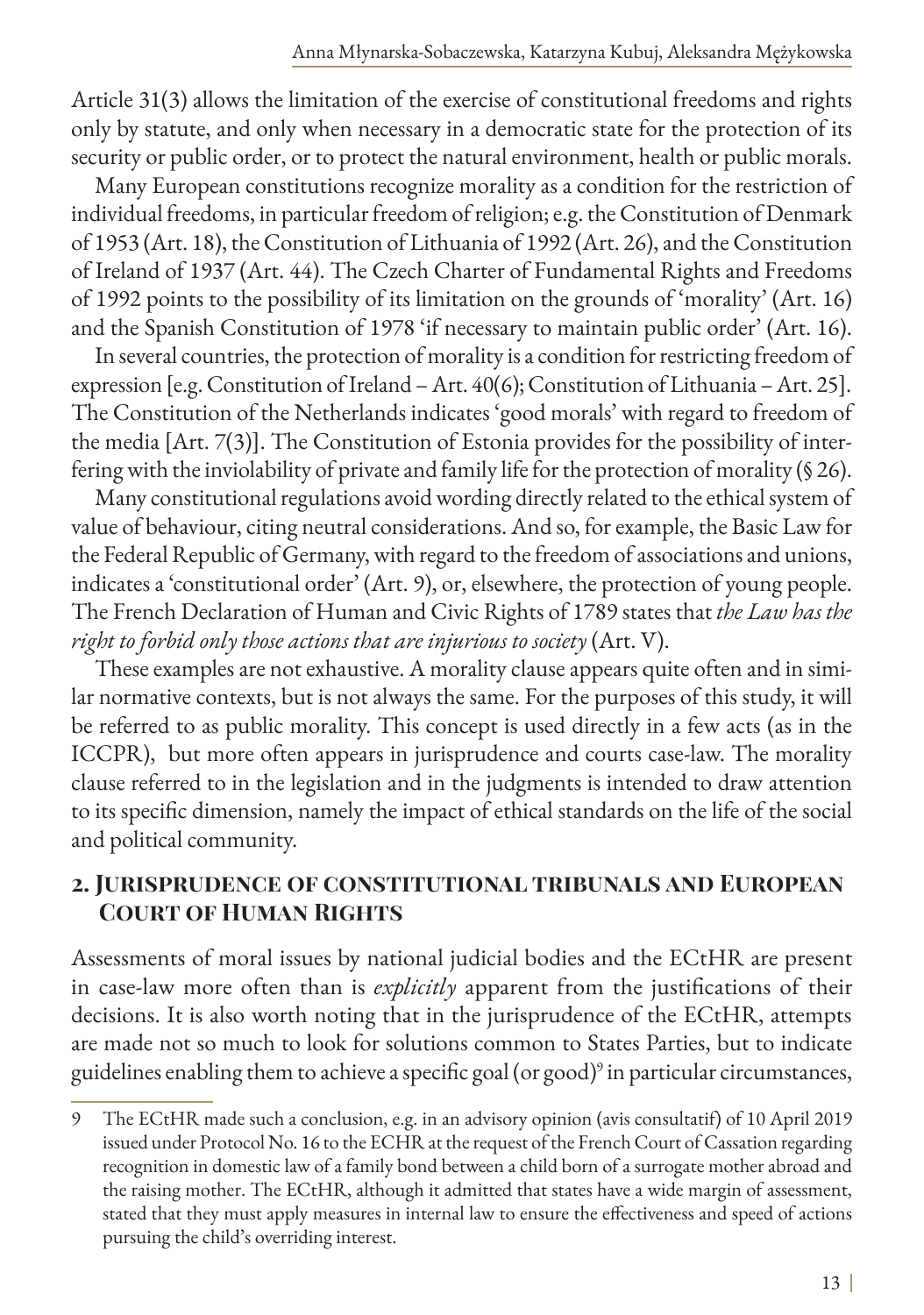separating the solution from the moral grounds and avoiding making any generalisation on this basis.

# **2.1. Polish Constitutional Tribunal**

The first example of a ruling in which the constitutional court explicitly avoided the use of public morality as an legitimate aim is the decision of the Polish Constitutional Tribunal of 10 December 2014 (K 52/13)<sup>10</sup>, which ruled on the non-compliance of law with the standard of freedom of religion<sup>11</sup> in which it did not allow animals to be subjected to the ritual slaughter method.12

In seeking a resolution of the conflict between the protection of animals from suffering, related to slaughter without prior stunning (required under Polish law) and the freedom of religion, the Tribunal has broadly referred to the content of this freedom and its relationship with the protection of human dignity.13 The Tribunal also referred to the religious significance and tradition of ritual slaughter, using the findings of the ECtHR's judgment in the case of Cha'are Shalom Ve Tsedek v. France.<sup>14</sup> The Tribunal expressed the view that ritual slaughter of animals is protected under the freedom of religion guaranteed by Art. 53 sec. 1 and 2 of the Constitution. According to the content of Art. 53 section 5 of the Constitution, the freedom to manifest religion can be limited only by statute, and when it is necessary to protect the security of the state, public order, health, morality or the freedom and rights of others. The requirement of the protection of morality, identified by the Tribunal as a set of moral norms recognized in a given society and relating to interpersonal relations,<sup>15</sup> was made in light of the principle of proportionality. The Tribunal found that a ban on ritual slaughter of animals is not necessary in order to protect morals, because other methods of killing animals may also bring suffering and pain, and all slaughter, including ritual slaughter, is subject to specific requirements to

- 10 Decision of the Polish Constitutional Tribunal of 10 December 2014, K 52/13 (2014) ZU OTK-A 11, item 118.
- 11 Obwieszczenie Marszałka Sejmu Rzeczypospolitej Polskiej z dnia 21 maja 2003 r. w sprawie ogłoszenia jednolitego tekstu ustawy o ochronie zwierząt Act on protection of animals of August 21st 1997 [2003] JoL 106, 1002 [Announcement of the Marshal of the Sejm of the Republic of Poland of May 21, 2003 on the announcement of the uniform text of the Act on protection of animals].
- 12 The problem appeared in the context of the content of Article 34 (1) and (3) of the Act, according to which an animal can be killed only after de-awareness; while in accordance to Article 35 slaughtering an animal in another way is a crime.
- 13 The Tribunal particularly referred to L Garlicki, 'Komentarz do art. 30' [Commentary to Art. 30] in L Garlicki (ed) Konstytucja Rzeczypospolitej Polskiej. Komentarz, vol. 3 [The Constitution of the Republic of Poland, Vol. 3] (Wydawnictwo Sejmowe 2003) 2–3.
- 14 Case 27417/95 *Cha'are Shalom Ve Tsedek v France* [2000] ECtHR 2000-VII ECtHR stated that the slaughter of animals according to a special method required by Judaism is a ritual that is protected under the freedom of religion guaranteed by Article 9 of the Convention.
- 15 Statement of CT after K Wojtyczek, *Granice ingerencji ustawodawczej w sferę praw człowieka w Konstytucji RP* [The Boundaries of Legislative Interference in the Field of Human Rights in the Constitution] (Zakamycze 1999) 196.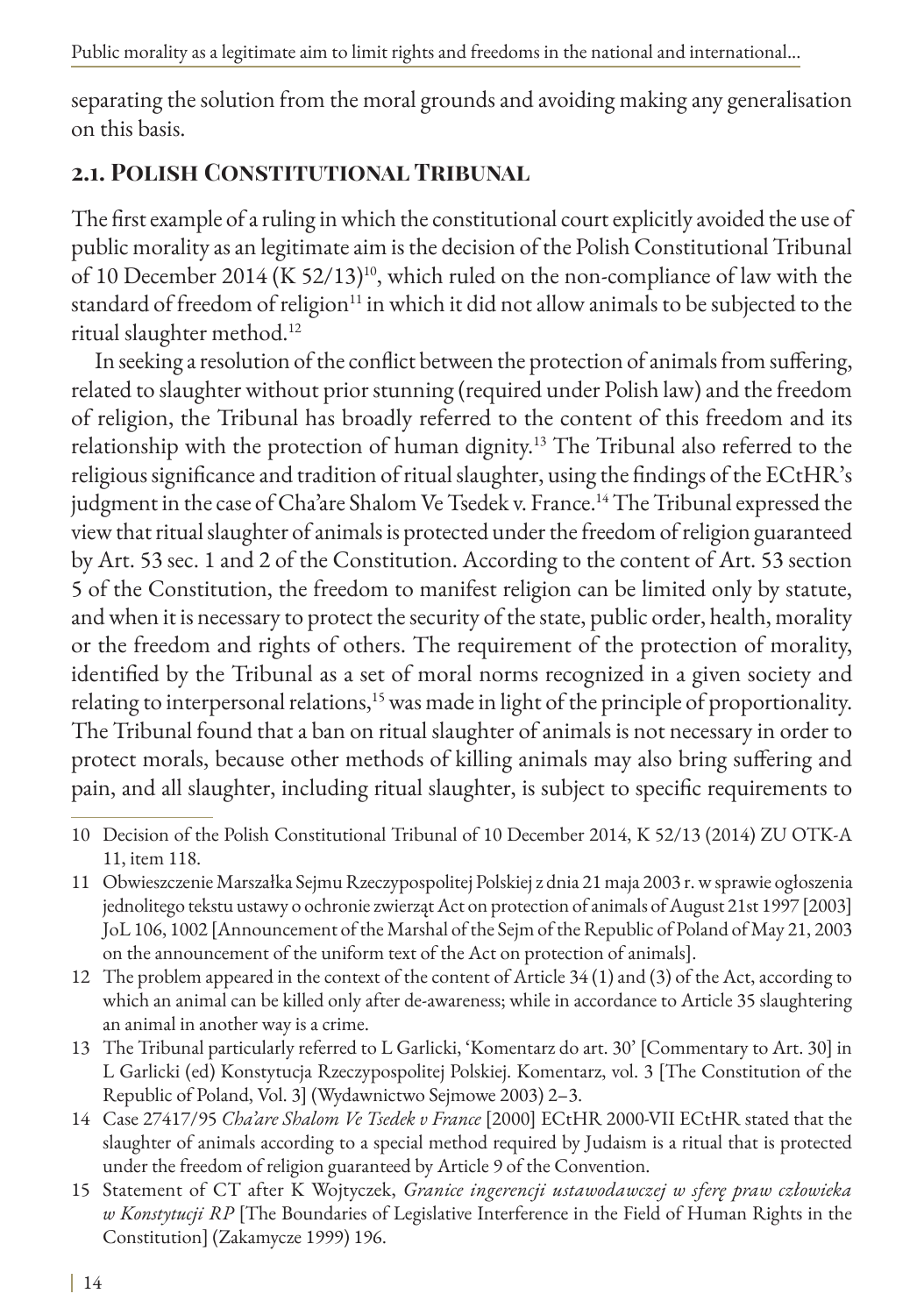minimize such elements. As the Tribunal stated, the restriction of freedom of religion based on morals allows interference *only on such actions or behaviours that are commonly considered to cause social harm*. Although the Tribunal discerned that the aim of the ban on slaughter was animal welfare; a desire to spare animals unnecessary suffering and pain; but they considered that this is not a value which the constitutional order of rights and freedoms allows for inclusion as a legitimate aim of restricting freedom of religion. The Tribunal stated that freedom of religion is one of the basic moral values in Polish society, which is why it should instead be assumed that, in accordance with the moral standard of 'the widest respect for freedom of religion', this morality includes protection of rituals. According to the Tribunal, an absolute ban on ritual slaughter by minority groups is not necessary to protect the public morals of the majority.

In the Tribunal's argumentation there are at least three threads concerning the treatment of public morality. First of all, public morals come about as a consequence of religious life, without acquiring an autonomous character – due to which, the relationship becomes much less clear and the boundaries of both become difficult to define. Also, the line concerning the social effects of behaviours that are assessed in terms of constitutionality is marked in the Tribunal's arguments. The Tribunal directly stated the absence of negative social effects of ritual slaughter, indicating cases of permitted killing of animals without stunning (experiments, hunting, slaughter for domestic needs). Thirdly, the Tribunal identified the welfare of animals as the only protected good, thus avoiding the question of whether ethical standards exist regarding the cruelty of killing them. Only such a question could lead to a confrontation of morality with the practice being the object of assessment.

## **2.2. The French Constitutional Council**

Neither the public morality clause nor the general morality references are directly expressed in the constitutional acts of the Fifth French Republic. It does not, however, mean that public morality does not appear on a statutory level and in case-law concerning constitutional matters. The French Constitutional Council has been confronted with public morality several times in preliminary reference proceedings (*question prioritaire de constitutionnalité*). That proceeding is initiated by courts of general jurisdiction when there is a need for the FCC to assess the constitutionality of a provision applied in a particular case. The decision of the FCC, delivered 5th October 2012 (No 2012-278 QPC), considered the constitutionality of an organic law (ordonnance No 58-1270 of 22 December 1958) that provided criteria for appointment of judges. According to that provision, a candidate to a judge's position was required to fulfil high moral standards (*bonne moralité*).<sup>16</sup> It had been applied to the situation of an applicant, whose candidacy was refused in a proceeding before the National School of Judiciary. The refused applicant

<sup>16</sup> See V Planchet, 'Les garanties morales requises des candidats à la fonction publique' (2005) AJDA 1, 1016; L Belfanti, 'Qu'est-ce que «la bonne moralité» du magistrat? Le clair-obscur de la notion de «bonne moralité» comme condition d'accès aux fonctions de magistrat' (2013) Les Cahiers de la Justice 2, 163.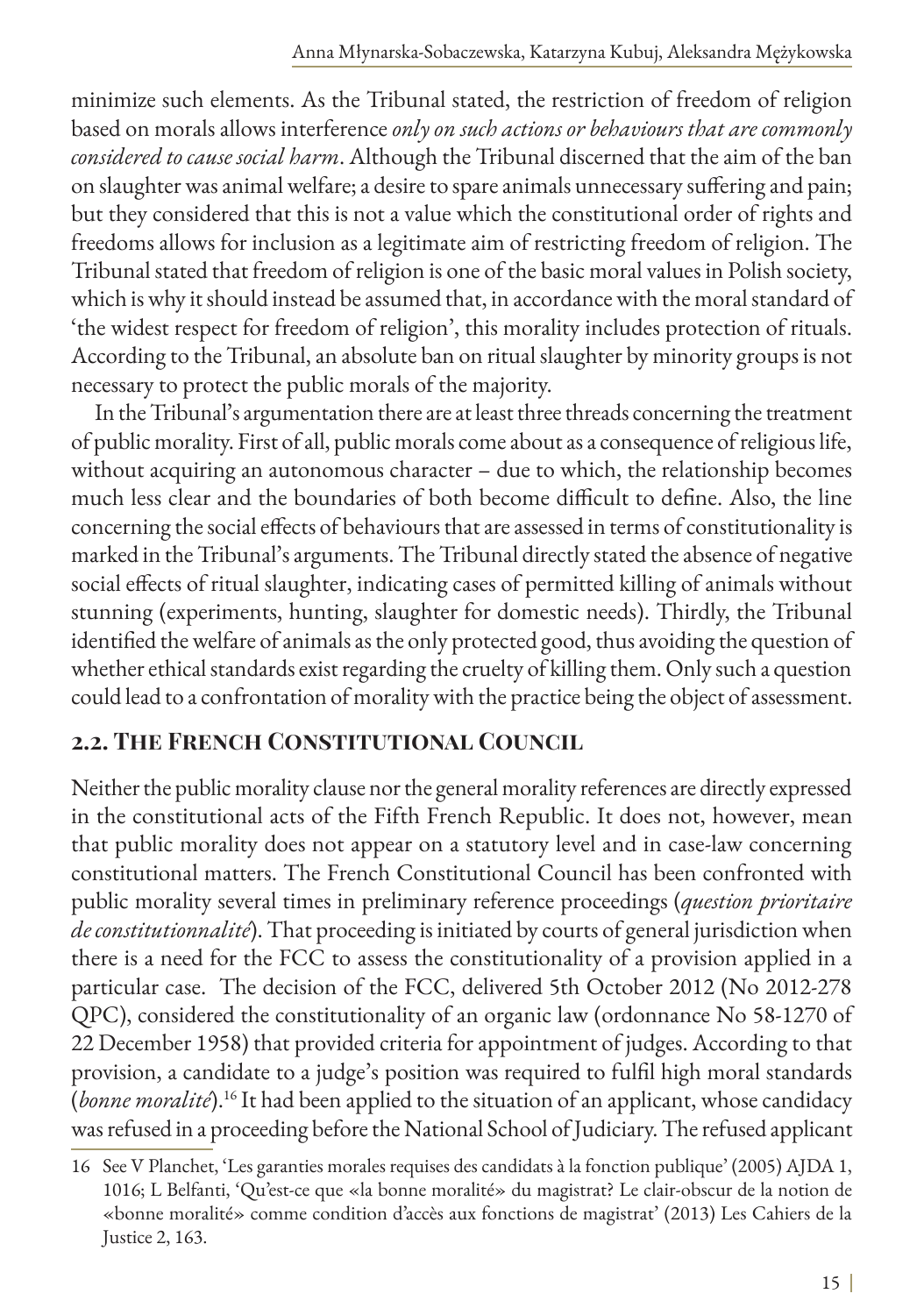Public morality as a legitimate aim to limit rights and freedoms in the national and international...

claimed the provision is unclear and vague because of its open nature and the vast scope of possible associations. According to her opinion, it left space for arbitrariness by the National School of Judiciary and other bodies in selection of candidates for a judicial position. She referred to Article 6 of the European Convention on Human Rights, which is a part of French constitutional law, and claimed that the application of the *bonne moralité* clause violated her right to equal access to positions in the judiciary system. Taking into account that there is no legal definition of the *bonne moralité* clause, the FCC did not deliver a binding interpretation and left space for public bodies involved in candidates selections for a judicial position. At the same time, the FCC distinguished the constitutional requirement of strict certainty (applicable to criminal and penal law provisions) from the general requirement of intelligibility and clarity of law (applicable to different legal provisions). According to the FCC opinion, the *bonne moralité* clause did not have to fulfil the first – mentioned above – requirement. Moreover, taking into account the public responsibility, high position and power of judges, the FCC pointed out that it was constitutionally justified to give public administration bodies the power to assess the morality of candidates.

The decision of the FCC, delivered 1 February 2019 (No 2018-761 QPC), considered the constitutionality of the law of 13 April 2016 (No 2016-444) that allowed for the imposition of penalties on a client of a prostitute.<sup>17</sup> The case aroused public interest and high expectations of many observers due to the public morality references made by both parties. The applicants claimed that the questioned provisions violated constitutional guarantees of private life and personal freedom. Nevertheless, the provisions were recognised as a constitutionally justified limitation of human rights and state interference. On the one hand, the FCC underlined the constitutional need for the protection of public health and public order, as well as prevention of crime. On the other hand, adopted a classical paternalistic type of argument that such provisions were to help protect prostitutes and their clients 'against themselves'. The FCC reasoning and final ruling is based on a very particular public morality preference. It may be seen in the proportionality test, where the FCC had to balance different constitutional values, protected by the public order and the privacy principle.

The FCC did avoid defining public morality in a general and abstract way in both the aforementioned cases. Instead of delivering a constitutional definition or criteria for a reconstruction of public morality, the FCC preferred to refer to other constitutional values, including the public order or common good. It seems to be a justified judicial strategy that is also reflected in a different constitutional court's decisions.

<sup>17</sup> See C Richaud, 'Pénalisation des clients de personnes se livrant à la prostitution: la schizophrénie juridique' (2019) La Gazette du Palais 10, 30; É Buge, 'Pénalisation des clients de la prostitution: le Conseil constitutionnel face aux choix de société' (2019) AJDA 17, 969.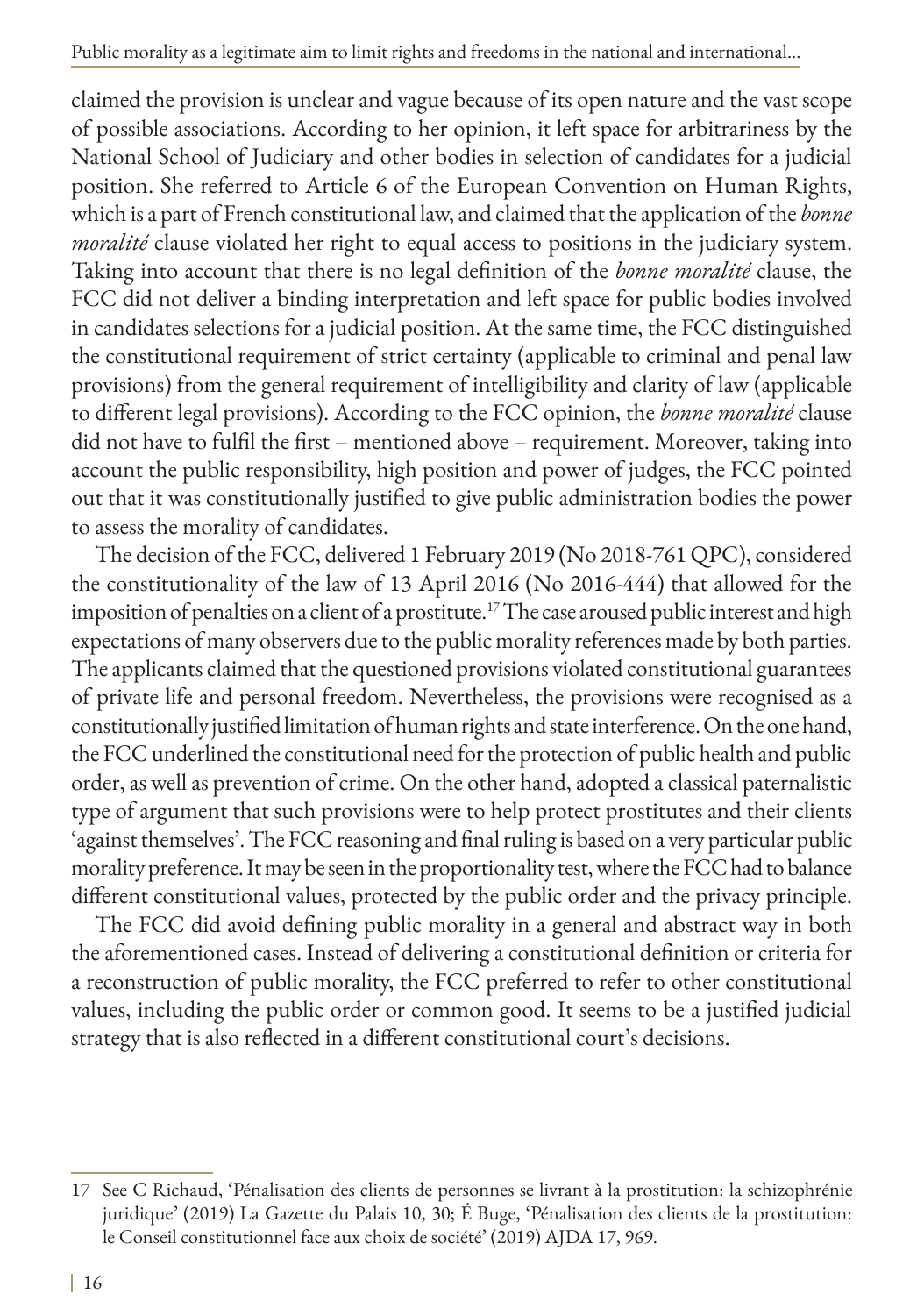### **2.3. European Court of Human Rights**

An example of a ruling of the ECtHR concerning sensitive moral and ethical issues was the judgment in the case *Lambert and Others v France*. 18 It started an intense discussion about judicial standards in relation to so-called end-of-life situations, including in particular the question of the possibility of discontinuation of treatment (artificial nutrition and hydration) of a patient who was unconscious and unable to express his wishes.<sup>19</sup> In its ruling, the Court made use of certain interpretative measures that narrowed the material scope of the decision, eliminating from consideration some threads raised by the applicants.

Although the applicants in the proceedings were close relatives who opposed to the withdrawal of treatment of Vincent Lambert, the Court rejected their complaints based on Articles 2 (violation of the right to life), 3 (ill-treatment amounting to torture) and 8 (infringement of personal integrity) of the Convention insofar as they lodged them on behalf and in the name of their relative. Referring to the lack of convergence of interests between the applicants' assertions and what Vincent Lambert would have wished, it found admissible only the complaint raised by the applicants in their own name.<sup>20</sup> In this way the Court avoided examination of some sensitive issues related to the patients' autonomy,<sup>21</sup> such as whether the patients' right extends to decisions as to how or when to die, or whether it covers the right to refuse treatment.

While examining substantive allegations raised on the basis of Art. 2 of the Convention by the relatives of Vincent Lambert in their own capacity, the Court, using the argument of a lack of consensus between Parties-States in the discussed matter, applied the doctrine of the margin of appreciation to assess regulations concerning the decision-making process of discontinuation of treatment. In conclusion it considered that the State had provided an appropriate legal framework for the procedure to withdraw the administered treatment. In relation to the decision-making process, it assessed that, although the procedure was lengthy, it was also meticulous, and exceeded the requirements laid down by law at

<sup>18</sup> Appl. 46043/14 *Lambert and Others v France* [2015] <[https://hudoc.echr.coe.int/fre#{%22item](https://hudoc.echr.coe.int/fre#{%22itemid%22:[%22001-155264%22]) [id%22:\[%22001-155264%22\]>](https://hudoc.echr.coe.int/fre#{%22itemid%22:[%22001-155264%22]) accessed 30 Dec 2019; see also Appl. 39793/17 *Charles Gard and Others v United Kingdom* [2017] <[https://hudoc.echr.coe.int/fre#{%22itemid%22:\[%22001-175359%22\]](https://hudoc.echr.coe.int/fre#{%22itemid%22:[%22001-175359%22])> accessed 30 Dec 2019; and a previous decision in Appl. 55185/08 *Ada Rossi and Others v Italy* [2008] <[https://hudoc.echr.coe.int/eng-press#{%22itemid%22:\[%22003-2597660-2816175%22\]](https://hudoc.echr.coe.int/eng-press#{%22itemid%22:[%22003-2597660-2816175%22])> accessed 30 Dec 2019. For more information about the fields in which the concept of morality should be used under the ECHR see Ch Nowlin 278–285.

<sup>19</sup> For discussions concerning other cases raising sensitive issues see Ch Cosentino, 'Safe and Legal Abortion: An Emerging Human Right? The Long-Lasting Dispute with State Sovereignty in ECHR Jurisprudence' (2015) HR L Rev 15, 569–589; M Eder, 'Parillo v. Italy: ECHR Allows States to Interfere with Individuals' Admittedly Private Lives' (2016) Tul J Int'l & Comp L 24, 376–378.

<sup>20</sup> Appl. 46043/14 [103]-[104].

<sup>21</sup> J Kapelańska-Pręgowska, 'European Court of Human Rights (GC), Case of Lambert and Others v. France, judgment of 5 June 2015, application no. 46043/14' (2016) Comp L Rev (Nicolaus Copernicus Univ) 21, 164.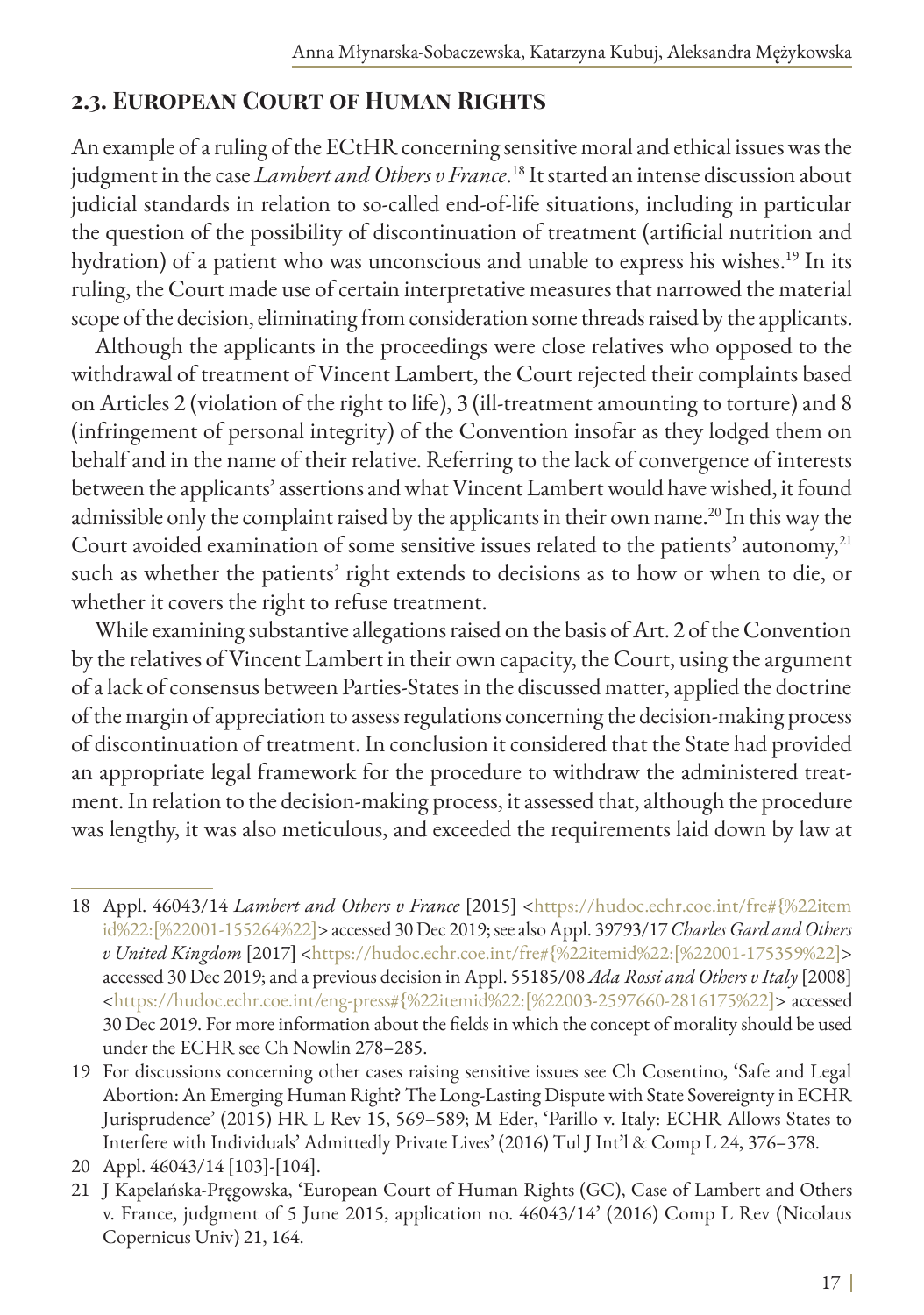every stage of its implementation. Therefore – although the applicants disagreed with its outcome – the procedure met the requirements flowing from Art. 2 of the Convention.<sup>22</sup>

As a consequence of the application of the wide margin of appreciation, the Court significantly confined its own assessment of compliance with Art. 2 of the Convention of the procedural solutions applied by domestic authorities. What's more, to an even greater extent it limited the examination of premises constituting a basis for making the decision by individual persons and institutions within the national system. In this way, it *de facto* ceded to the national authorities the whole responsibility for defining and construing rules applicable in the material area, including those which may cause the most doubt from the ethical point of view. The Court neither referred to the criteria of fair balance or necessity and proportionality.23 It is worth noting that when ruling on the basis of Art. 2 of the Convention it made use of the principle of the margin of appreciation, usually applied in the context of Art. 8 of the Convention.

# **Conclusions**

The process of opening the legal order to ethical issues always creates a significant risk, both for the legislator and national courts, and even more so for international tribunals. Public morality should be read as a standard developed by, and interpreted in, the jurisprudence concerning the implementation of legal rules that define behaviour allowed by public legal order.24 However, the courts and tribunals shape this standard, by largely avoiding direct reference to the legitimate aim of protecting morality, and by introducing varied measures of argumentation. Among these methods one can distinguish above all a) the application of other legitimate aims defined in appropriate legal acts, such as protection of public health or the protection of rights and freedoms of others, b) the application of the concept of margin of appreciation, c) assessment of cases on the basis of material provisions not enumerating legitimate aims which may justify an infringement upon the protected rights, e.g. provisions protecting life or introducing prohibition of ill-treatment and torture and d) examination and assessment of secondary effects, i.e. socially unfavourable outcomes that are a consequence of exercising rights or freedoms.<sup>25</sup> All these methods and types of arguments can be recognized in the mentioned judgments, in which courts consistently avoid making any decision on moral background, and thus having to provide justification using the category of morals.

The scepticism of judicial bodies in referring to the legitimate aim of protection of morality as a justification for the interference into the rights and freedoms of individuals, even in matters that *prima facie* require some sort of moral judgment, is a circumstance that encourages more extensive research into the types of arguments used by the courts

<sup>22</sup> Appl. 46043/14 [166]-[168].

<sup>23</sup> J Kapelańska-Pręgowska 173.

<sup>24</sup> More about the limits of the notion of public morality see Ch Wolfe, 'Public Morality and the Modern Supreme Court' (2002) Am J Juris 45 (1), 65–92.

<sup>25</sup> S Legarre, GJ Mitchell, 'Secondary Effects and Public Morality' (2017) Harv J L & Pub Pol'y 40, 320.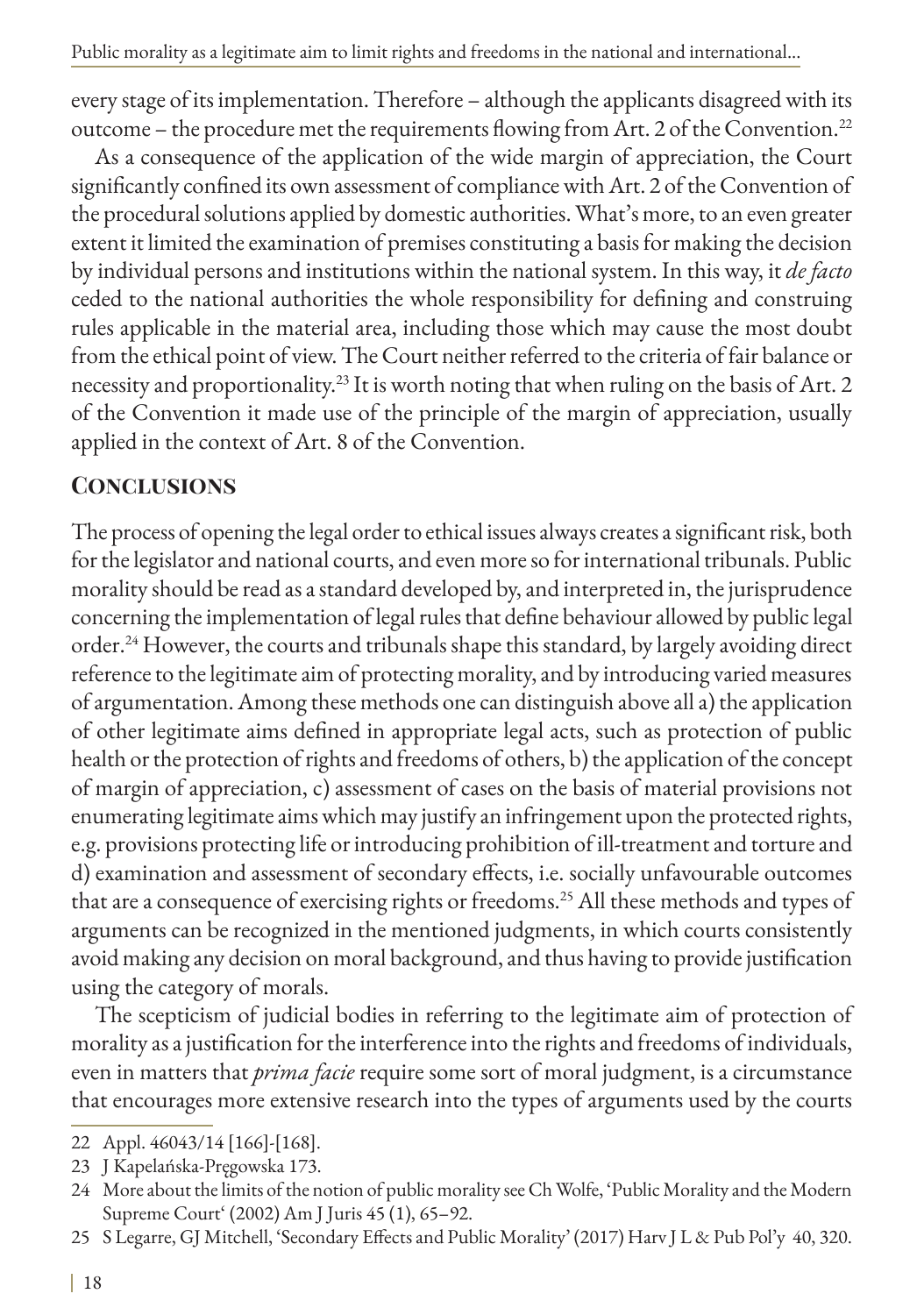to replace or rationalize ethical judgments. The analysis of the above indicated ways of legal reasoning may lead to an answer of a question about the possibility of creation of a universal, supranational standard of public morality in the system of protection of human rights, relevant to principle of proportionality.

# **References**

# **LITERATURE**

- Belfanti L, 'Qu'est-ce que «la bonne moralité» du magistrat? Le clair-obscur de la notion de «bonne moralité» comme condition d'accès aux fonctions de magistrat' (2013) Les Cahiers de la Justice 2.
- Bellamy R, 'Public Law as Democracy' in C Mac Armlaigh, C Michelon, N Walker (eds), *After Public Law* (OUP 2013).
- Bjorge E, 'National Supreme Courts and the Development of the ECHR Rights' (2011) ICON 1.
- Buge É, 'Pénalisation des clients de la prostitution: le Conseil constitutionnel face aux choix de société' (2019) AJDA 17.
- Cosentino Ch, 'Safe and Legal Abortion: An Emerging Human Right? The Long-Lasting Dispute with State Sovereignty in ECHR Jurisprudence' (2015) HR L Rev 15.
- Dijkstra S, 'The Freedom of the Judges to Express His Personal Opinions and Convictions under the ECHR' (2017) Utrecht Law Review 13 (1).
- Eder M, 'Parillo v. Italy: ECHR Allows States to Interfere with Individuals' Admittedly Private Lives' (2016) Tul J Int'l & Comp L 24.
- Garlicki L, 'Komentarz do art. 30' [Commentary to Art. 30] in L Garlicki (ed) *Konstytucja Rzeczypospolitej Polskiej. Komentarz*, vol. 3 [The Constitution of the Republic of Poland, Vol. 3] (Wydawnictwo Sejmowe 2003).
- Jackson VC, Tushnet M (eds), *Paradigms of Proportionality* (CUP 2017).
- Kapelańska-Pręgowska J, 'European Court of Human Rights (GC), Case of Lambert and Others v. France, judgment of 5 June 2015, application no. 46043/14' (2016) Comp L Rev (Nicolaus Copernicus Univ) 21.
- Loughlin M, *The Idea of Public Law* (Oxford University Press 2003).
- Lyons D, *Etyka i rządy prawa* [Ethics and the Rule of Law] (Dom Wydawniczy ABC 2000).
- Nowlin Ch, 'The Protection of Morals under the European Convention for the Protection of Human Rights and Fundamental Freedoms' (2002) HRQ 24.
- Perju V, 'Proportionality and Freedom: An Essay on Method in Constitutional Law' (2012) GlobCon 1–2, 334–367, [<http://www.doi.org/10.1017/S2045381712000044](http://www.doi.org/10.1017/S2045381712000044)>.
- Perrone R, 'Public Morals and the European Convention on Human Rights' (2014) Israel L Rev 47(3).
- Planchet V, 'Les garanties morales requises des candidats à la fonction publique' (2005) AJDA 1.